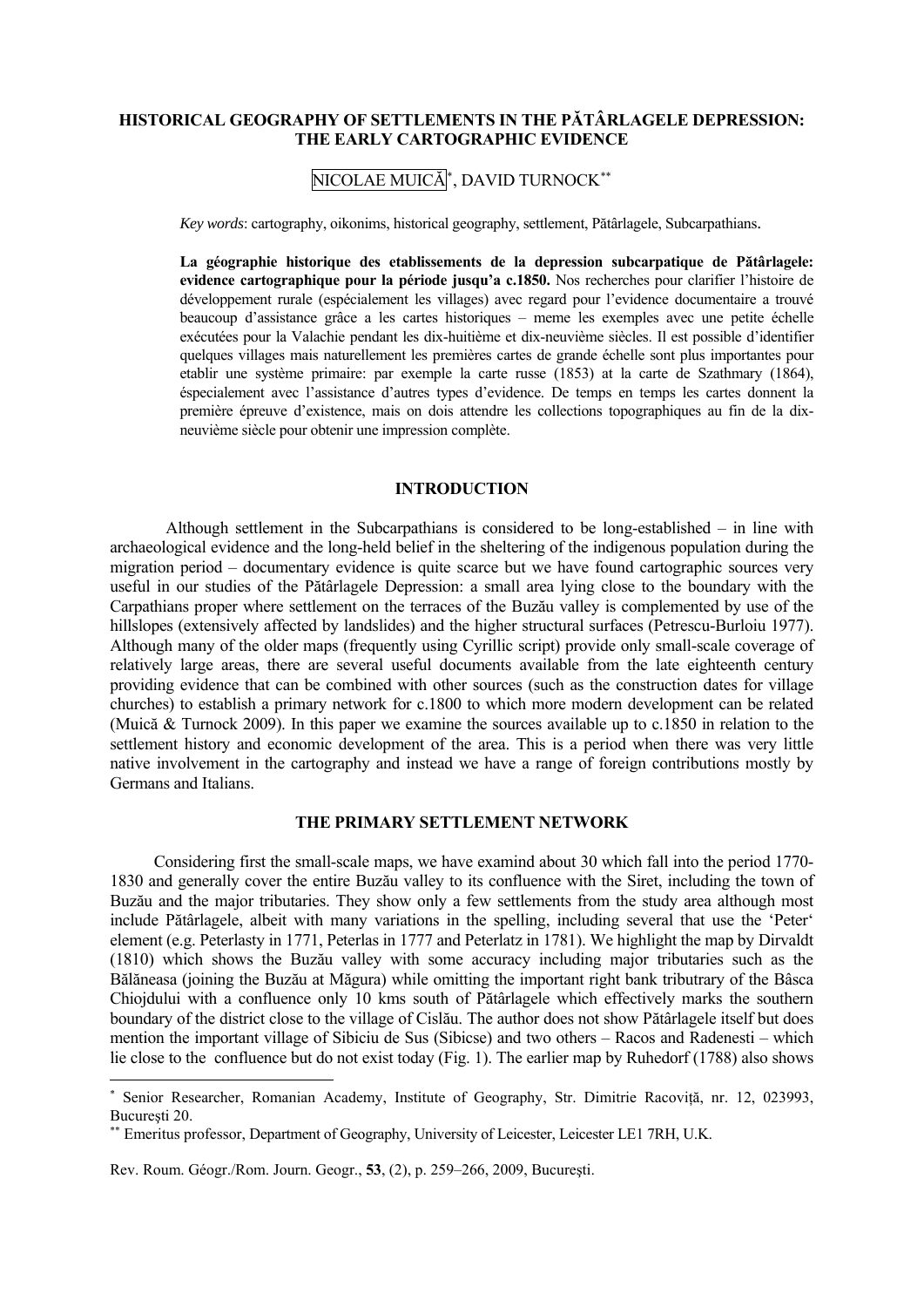these three settlements athough Sibiciu de Sus is called Sibiesel. Since these are the only two maps that mention Racos while no other document refers to it (and there is no oral tradition either) we conclude that Racos is a pure invention by Ruhedorf later copied by Dirvaldt. In the case of Radenesti however there are 11 mentions between the first in 1774 (as Redeni) and the last in 1828 (Rednesti and Redenesti) and we conclude from the location close to the Buzău-Bâsca Chiojdului confluence that there may have been a flood disaster with settlement shifted to a safer site nerarby where the present village of Gura Bâscii (Poienile de Jos) developed.



Fig. 1 - An extract from the Dirvaldt map of 1810 showing 'Sibicse' (Sibiciu) and 'lost villages' of Racoş and Radenesti.

 It is worth adding that several maps at this time also mention a third 'lost' settlement – Nikova – which could relate to the hill of Nicovanu shown in a map of 1812 and again as Nicoveanu in a large scale map of 1900. The site seems to lie just outside our area (close of Cislău) and so we have not pursued this reference in depth. But it highlights the nodality of the the river confluence which evidently attracted settlement to sites vulnerable to flood and historically there has been a tension between this area (administered from Cislău) and Pătârlagele which gains nodality through a bunch of tributaries including the Muşcel, Pănătău and Sibiciu streams. The point also has significance in the context of the historic county of Saac which was divided in 1845 between Buzău and Prahova (Zaharescu 1923). With a caput at Văleni (i.e. Vălenii de Munte), Saac included the upper Buzău valley (from a boundary between Magură and Vipereşti). In this context it is significant that the Dirvaldt map appears to show a major route from Ploieşti (shown as Ploeşti) running north to the frontier via Văleni at a time before the Prahova valley was widely used. But there is another route (lying to the east and clearly visible in the extract in Fig. 1) that appears to enter the hill country between Ploieşti and Buzău; passing along the east side of the Cricov valley to cross the Buzău river on a southwest-northeast alignment at Nikova which is actually portrayed as a place of some nodality in contrast to Cislău (Csislov) lying just to the south. It should be restated however also that the major tributary (Bâsca Chiojdului) is not shown on the map, while the distance